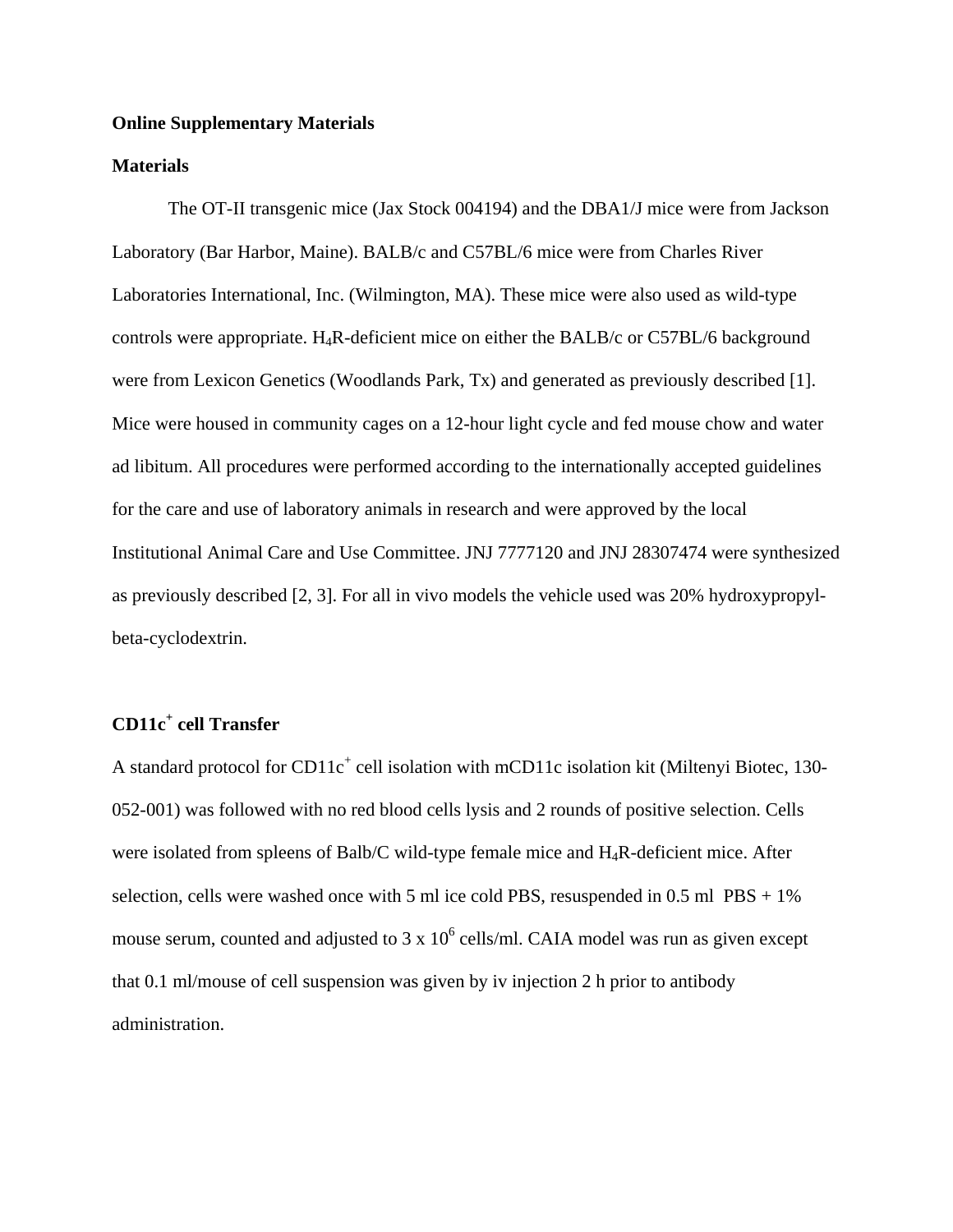#### **Collagen-induced arthritis in C57BL/6 mice**

To induce arthritis in C57BL/6  $H_4R$  deficient and wild-type animals the method was modified to included two CFA/collagen injection similar to that described previously [4]. Briefly, two CFA/chicken collagen (Chondrex, Inc., Redmond, WA) injections occurred on days 1 and 21 at the base of the tail, LPS  $(40 \mu g \text{ ip})$  was administered on day 31. After LPS boost animals were monitored for both disease onset and disease severity. In addition, starting at day 5 the wild-type mice were treated orally (by gavage) with either vehicle or 50 mg/kg JNJ 28307474 twice daily.

# **OT-II Th17 Model**

An adoptive transfer model for Th17 cell development was previously described [5]. Briefly, wild-type or  $H_4R$ -deficient OT-II CD4+ T cells were isolated from the spleen and transferred to wild-type or H<sub>4</sub>R-deficient C57BL/6 mice (intravenously,  $10^5$  cells per mouse), followed by immunization with ovalbumin peptide (sequence 323-339 (ISQAVHAAHAEINEAGR) in CFA; Life Technologies, Inc., Grand Island, NY) subcutaneously (at the base of the tail) at  $100 \mu$ g/mouse the next day. Ten days after immunization, the inguinal lymph node was collected and a single cell suspension prepared. Cells were stained for CD4, intracellular IL-17 and the transgenic T-cell receptor and analyzed by FACS. Where indicated mice were treated with vehicle or JNJ 28307474 (50 mg/kg twice daily) starting the day after transfer of the OT-II cells just prior to the immunization.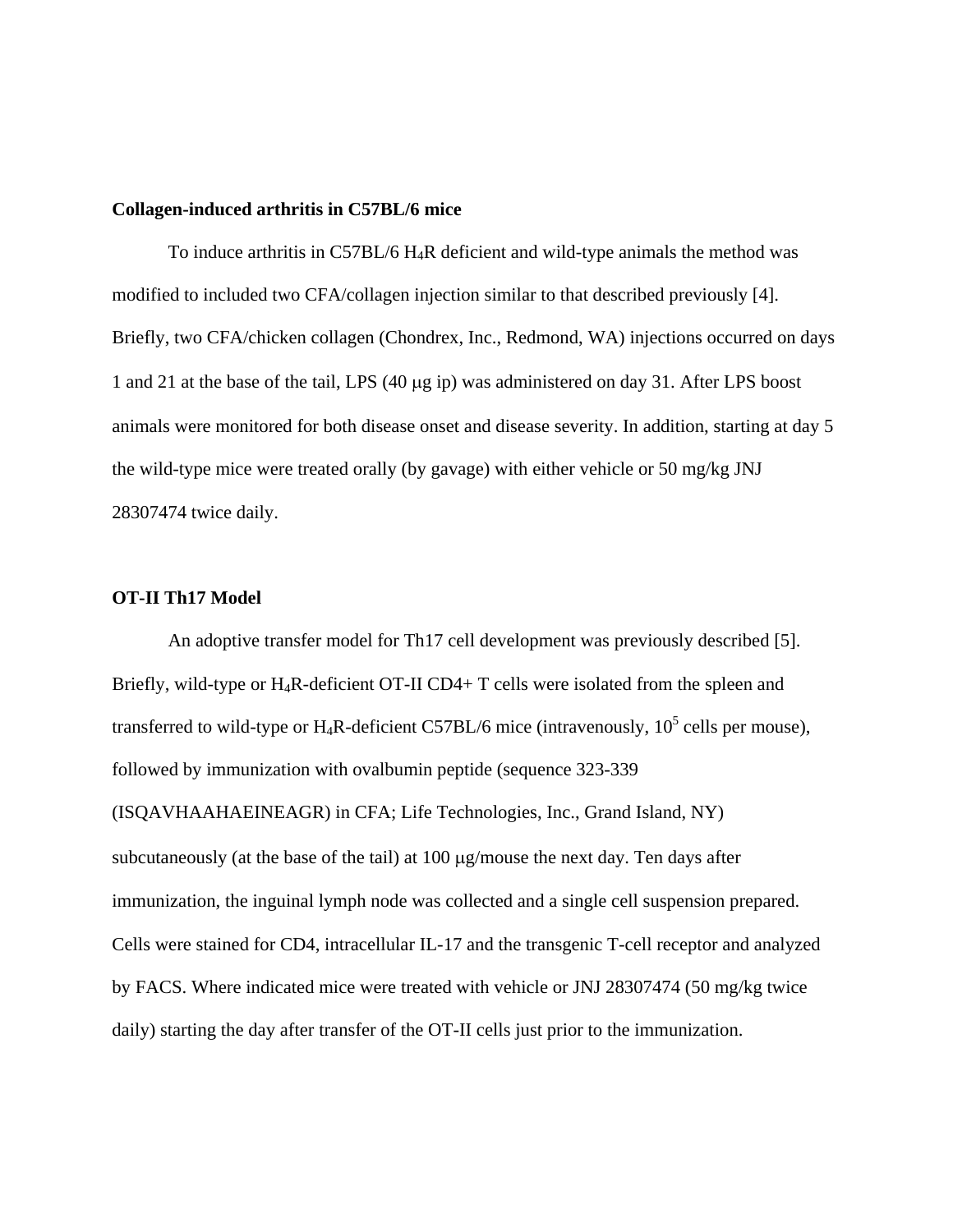#### **Histological examination of disease severity**

Paw tissue was prepared and histological analyses were performed as previously described [6]. Sections were scored in a blinded fashion for mean inflammation, pannus formation, cartilage damage, and bone damage, and the overall score was based on a set of three to four joints per animal. All parameters were scored on a 0–5 scale, as previously described [6]. A mean score for each animal was determined for each parameter, and these were averaged to determine group means. Mast cells were quantitated from 8 randomly selected high-power fields from 4 sections for each animal.

#### **Paw Cytokine measurements**

 Briefly, disease hind paws were minced with surgical scissors and tissue was homogenized using a bead homogenizer. RNA was extracted using RNeasy Plus Mini Kit (QIAGEN, Germantown, MD) and analyzed by RT-PCR using primers obtained from Integrated DNA Technologies (Coralville, IA). Data is expressed as the ratio to the levels of a housekeeping gene.

# **IgG measurements**

Serum collagen antibodies were quantitated using kits obtained from Chondrex, Inc. (Redmond, WA) as per the manufacturer's instructions.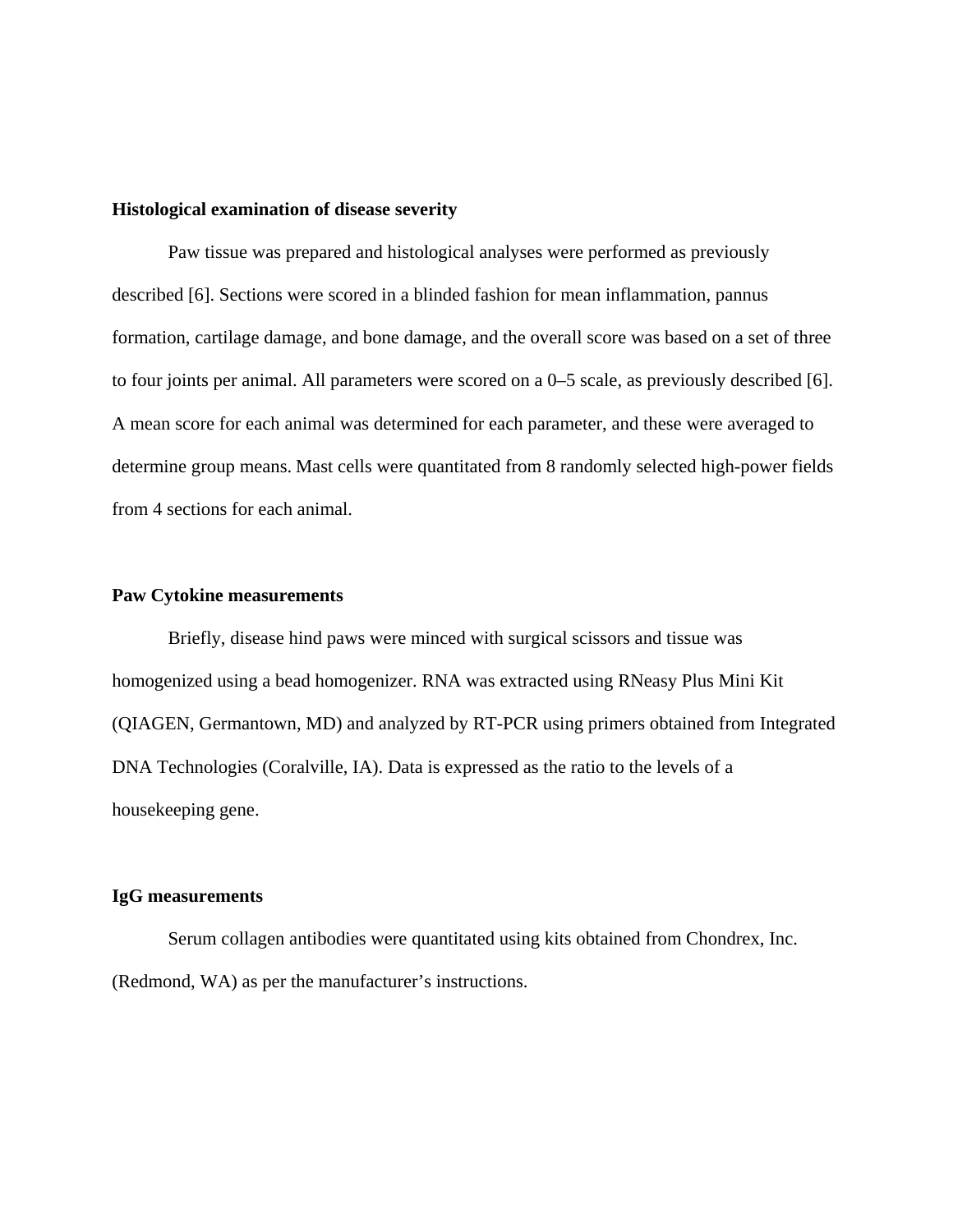#### **In Vitro and ex vivo IL-17 production**

Blood was obtained from three healthy donors in collaboration with The Scripps Research Institute (San Diego, CA) and the procedures were approved by the Scripps Institutional Review Board. Peripheral blood mononuclear cells (PBMC) were isolated using Ficoll density gradient centrifugation and divided into 2-4 replicates. H<sub>4</sub>R antagonist (1  $\mu$ M) or vehicle  $(0.01\%$  dimethylsulfoxide) was added and incubated at  $37^{\circ}$ C for 1h. PBMC were then transferred to plates pre-coated with anti-CD3 (1  $\mu$ g/mL) and incubated with either 1  $\mu$ g/mL anti-CD28, 10 ng/mL IL-1 $\beta$  and 50 ng/mL IL-23 in various combinations as given. Unstimulated PBMC were used as a negative control. The samples were incubated for 48 h at  $37^{\circ}$ C and then IL-17 levels were measured. Measurements were carried out using five different donors and the data was pooled for statistical analysis. For mouse Th17 cells, blood was collected 20 min after C57BL/6 wild-type mice and H4R-deficient mice were given vehicle orally or wild-type mice were treated orally with 20 mg/kg JNJ 7777120. Blood was diluted 1:1.5 with RPMI media and then incubated for 18 h  $37^{\circ}$ C with 4  $\mu$ g/mL mouse anti-CD3/CD28 and 50 ng/mL mouse IL-23. For both assays IL-17 levels were measured by ELISA.

### **Statistical Analysis**

Details on the statistical analysis are given in each figure caption. The sample size used for the in vivo experiments was based on previous experience and pilot studies. In general, a Mann-Whitney test was used for all statistical comparisons between two groups. For three or more groups a one-way ANOVA with post-hoc Dunnett's test was used. Time course data was analyzed in several ways including a Wilcoxon ranked sum test or a Friedman test with a Dunn's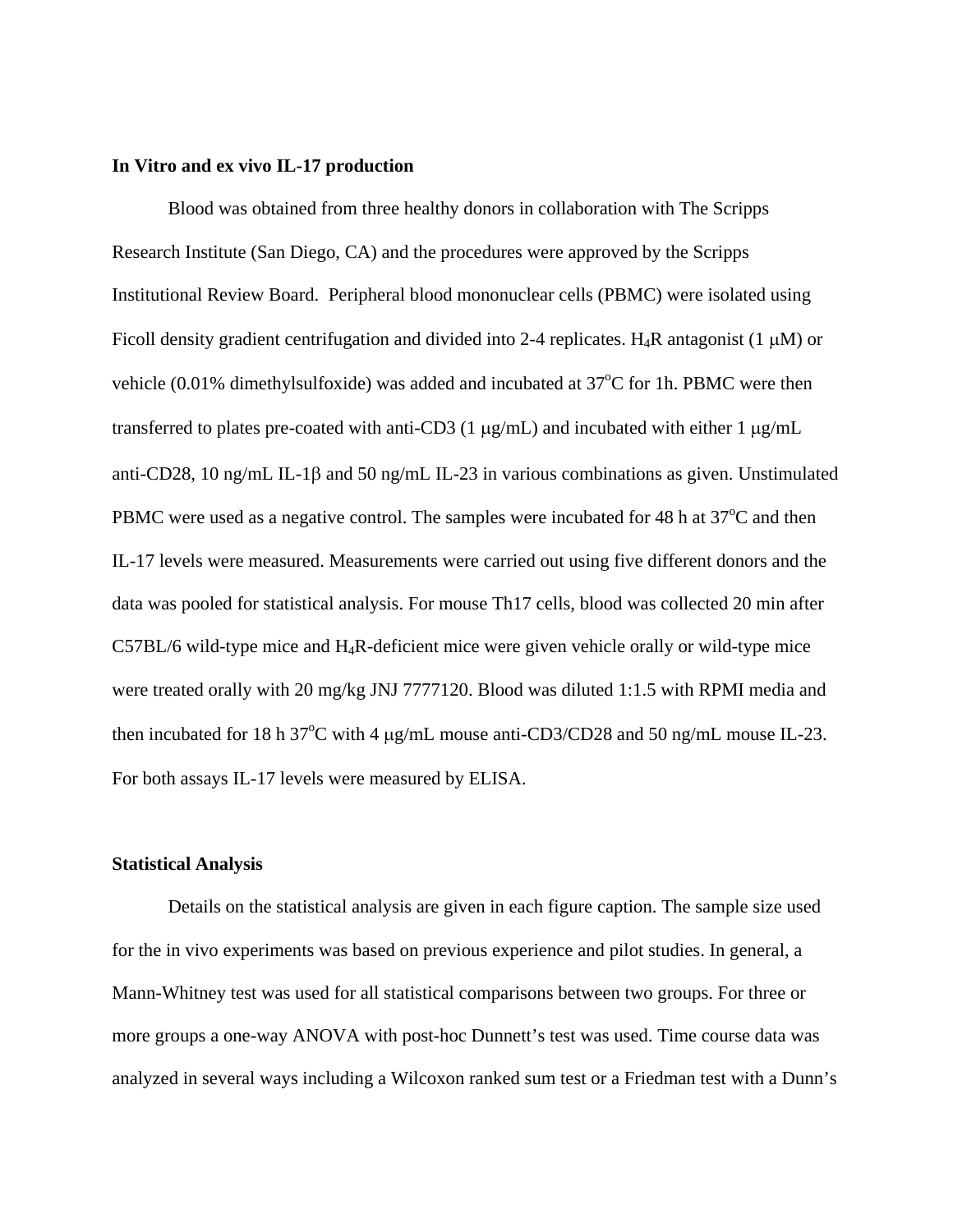multiple comparison test for the overall time course and either a Mann-Whitney test or ANOVA to compare individual time points. For the CIA model the incidence of arthritis was analyzed by Fisher's Exact test to assess whether differences in the proportion of arthritis incidence between  $H_4R$ -deficient and wild-type mice was significant. Additionally, the incidence of arthritis in  $H_4R$ deficient and wild-type mice was analyzed by a log-rank survival method. All statistical analysis was carried out using GraphPad Prism (San Diego, CA).

# **References**

[1] Hofstra CL, Desai PJ, Thurmond RL, Fung-Leung W-P. Histamine H4 receptor mediates chemotaxis and calcium mobilization of mast cells. J Pharmacol Exp Ther. 2003;305(3):1212-21.

[2] Jablonowski JA, Grice CA, Chai W, Dvorak CA, Venable JD, Kwok AK, et al. The first potent and selective non-imidazole human histamine H4 receptor antagonists. J Med Chem. 2003;46(19):3957-60.

[3] Arienti KL, Breitenbucher JG, Buzard DJ, Edwards JP, Hack MD, Khatuya H, et al., inventors; (USA). assignee. Preparation of benzimidazoles as histamine  $H_4$  receptor modulators for the treatment of inflammatory diseases. US patent 2005070550. 2005 20050331.

[4] Inglis JJ, Simelyte E, McCann FE, Criado G, Williams RO. Protocol for the induction of arthritis in C57BL/6 mice. Nat Protoc. 2008;3(4):612-8.

[5] McGeachy MJ, Chen Y, Tato CM, Laurence A, Joyce-Shaikh B, Blumenschein WM, et al. The interleukin 23 receptor is essential for the terminal differentiation of interleukin 17 producing effector T helper cells in vivo. Nat Immunol. 2009;10(3):314-24.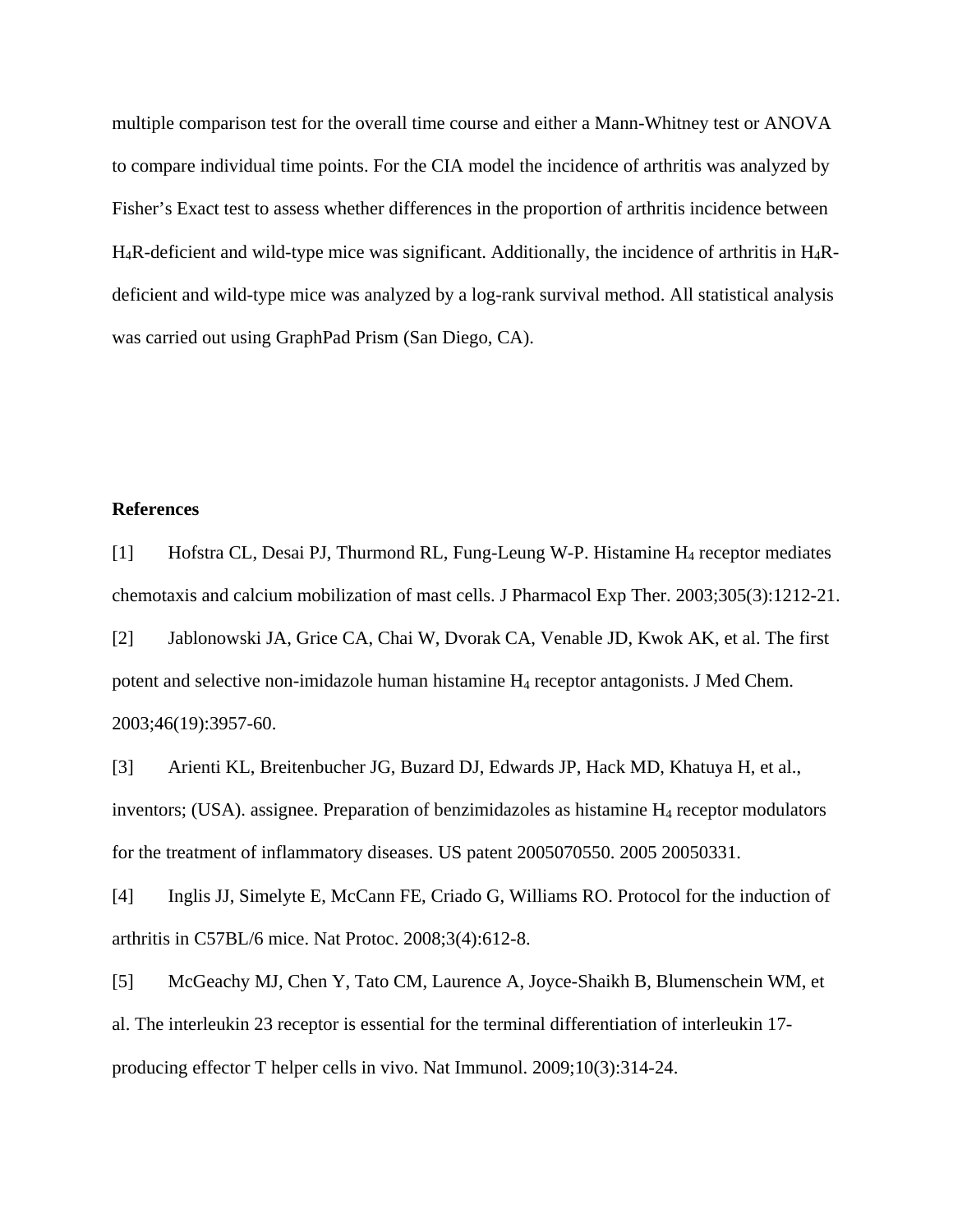[6] Bendele AM, Chlipala ES, Scherrer J, Frazier J, Sennello G, Rich WJ, et al. Combination benefit of treatment with the cytokine inhibitors interleukin-1 receptor antagonist and PEGylated soluble tumor necrosis factor receptor type I in animal models of rheumatoid arthritis. Arthritis Rheum. 2000;43(12):2649-59.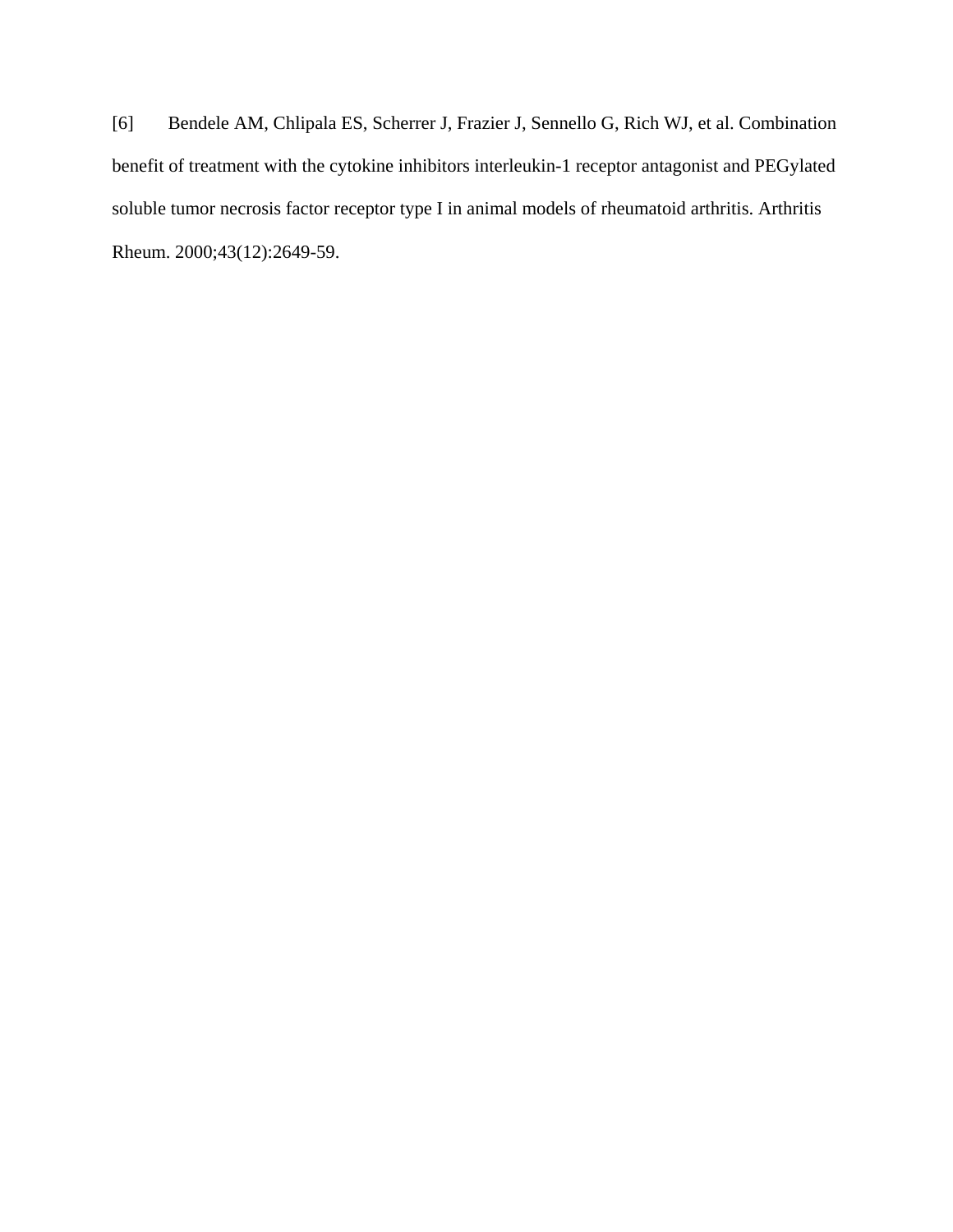### **Supplementary Figure Captions**

**Figure S1.** A) Mast cells in the synovial tissues were quantitated in wild-type and H<sub>4</sub>R-deficient mice (n= 10 per group) in the CAIA model. Statistical comparison was conducted using a Mann-Whitney test. \*\*\* $p < 0.001$ . B) Mast cells in the synovial tissues were quantitated in the CIA model in mice ( $n = 8$  per group) treated with vehicle (Veh), 5 mg/kg, 20 mg/kg or 50 mg/kg JNJ 28307474. Statistical significance between each JNJ 28307474 group and vehicle was assessed by a one-way ANOVA with post-hoc Dunnett's test.  $**p < 0.01$ ,  $***p < 0.001$ .

**Figure S2.** (A) Wild-type mice (WT,  $n = 5$ ), H<sub>4</sub>R-deficient mice who received wild-type CD11c<sup>+</sup> cells (H4R KO w/ WT DC,  $n = 5$ ) and H<sub>4</sub>R-deficient mice who received H<sub>4</sub>R-deficient CD11 $c^+$  cells (H4R KO w/KO DC, n = 4) were given collagen antibody cocktail and then challenged with LPS ip two days later. Starting the next day, mice were examined visually for the appearance of arthritis in the peripheral joints, and the severity of arthritis was graded on a scale of 0–4 for each paw. The mean and SEM for the sum of the severity scores are given in panel (B). Statistical significance was calculated for each time point of the severity score or comparing the AUC a one-way ANOVA with post-hoc Dunnett's test.  $\mathbf{\hat{p}}$  < 0.05.

**Figure S3.** mRNA levels in paw tissue homogenates were measured by RT-PRC in the CIA model in mice treated with vehicle or 50 mg/kg JNJ 28307474 (H4R Antag). Data are presented as expression relative to a housekeeping gene. Statistical significance (p-values) was calculated using a Mann-Whitney test.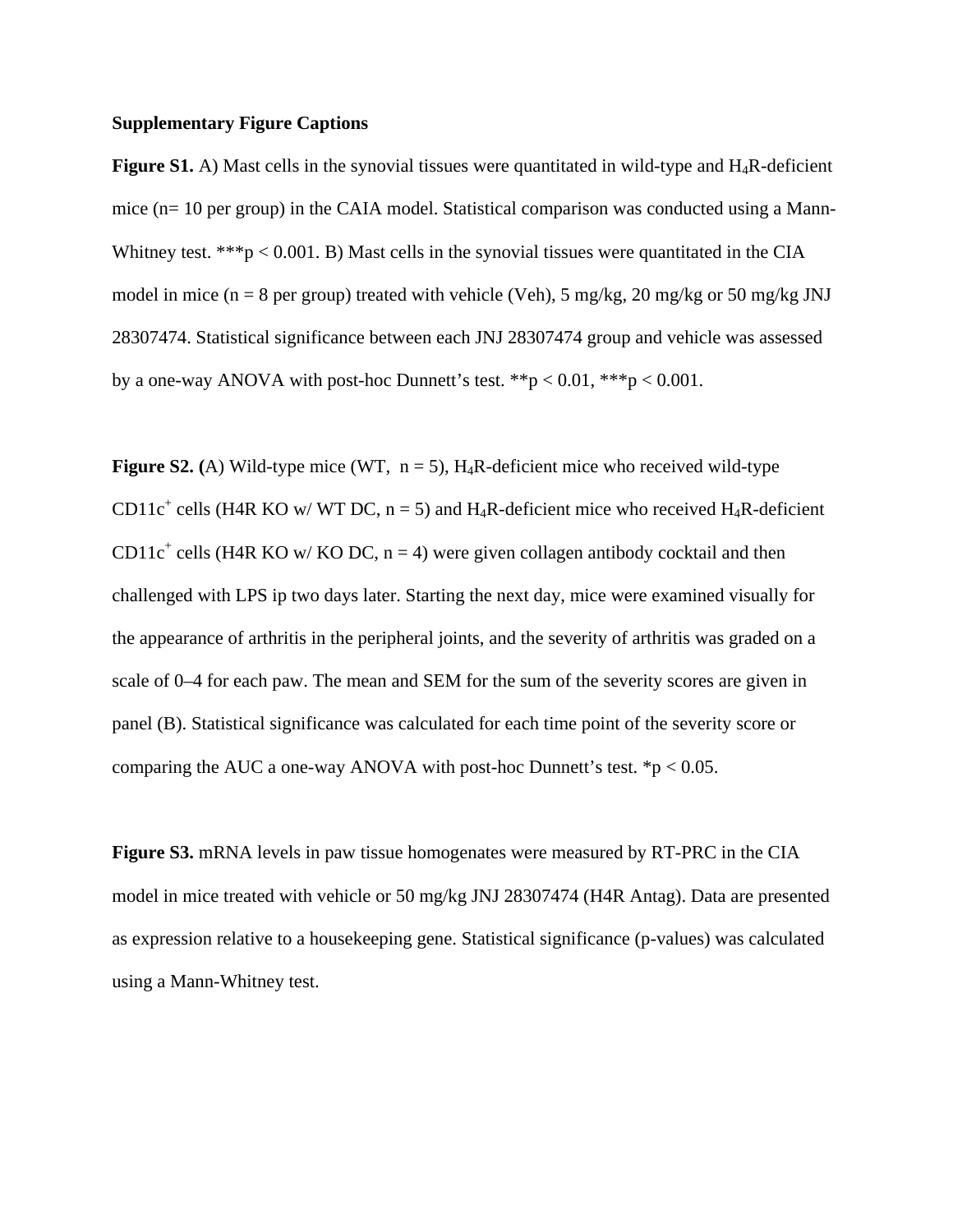Figure S4. Collagen II specific IgG levels were measured in the serum in the CIA model in mice treated with vehicle or 50 mg/kg JNJ 28307474 (H4R Antag). Statistical significance (p-values) was calculated using a Mann-Whitney test.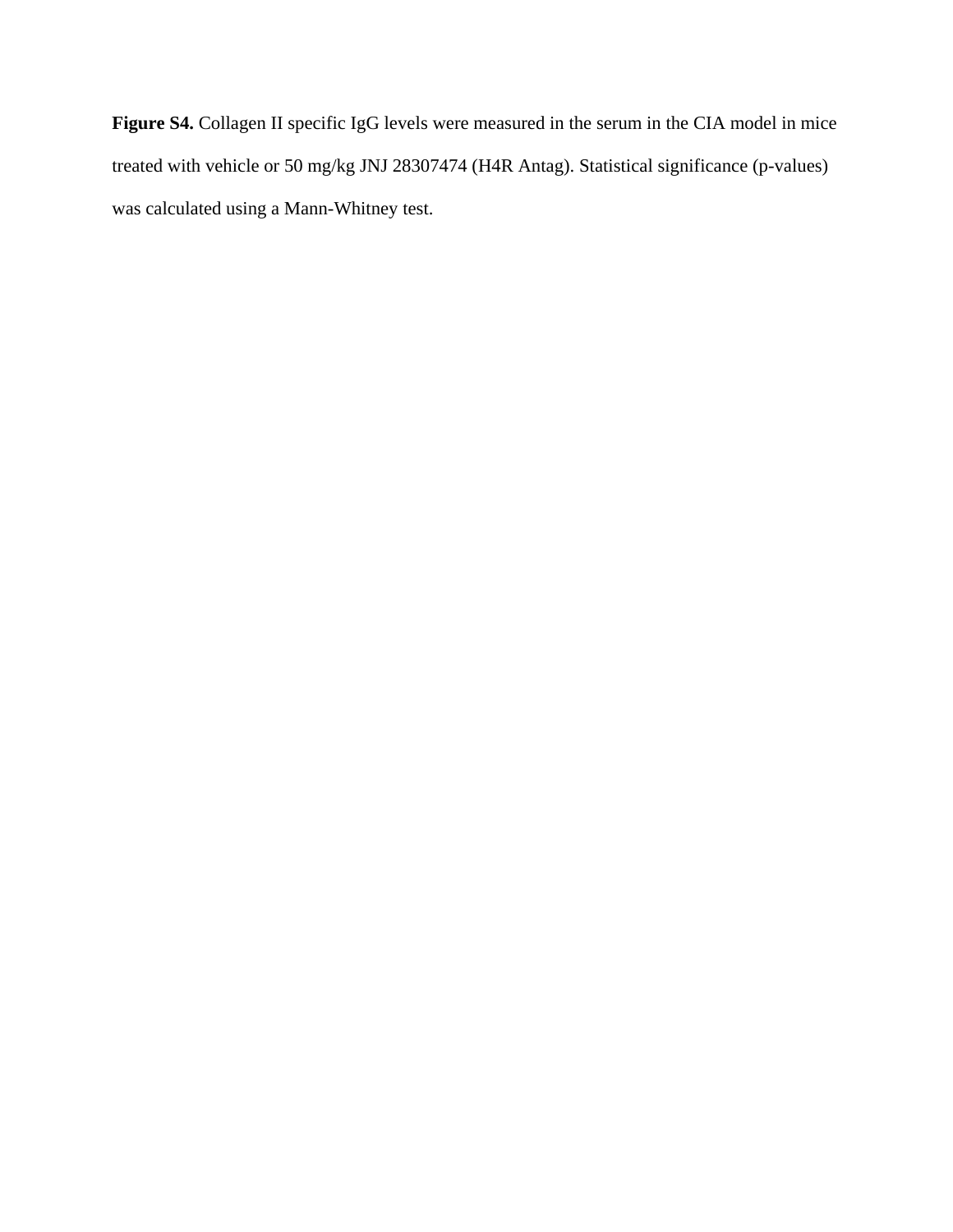# Figure S1

**A)**

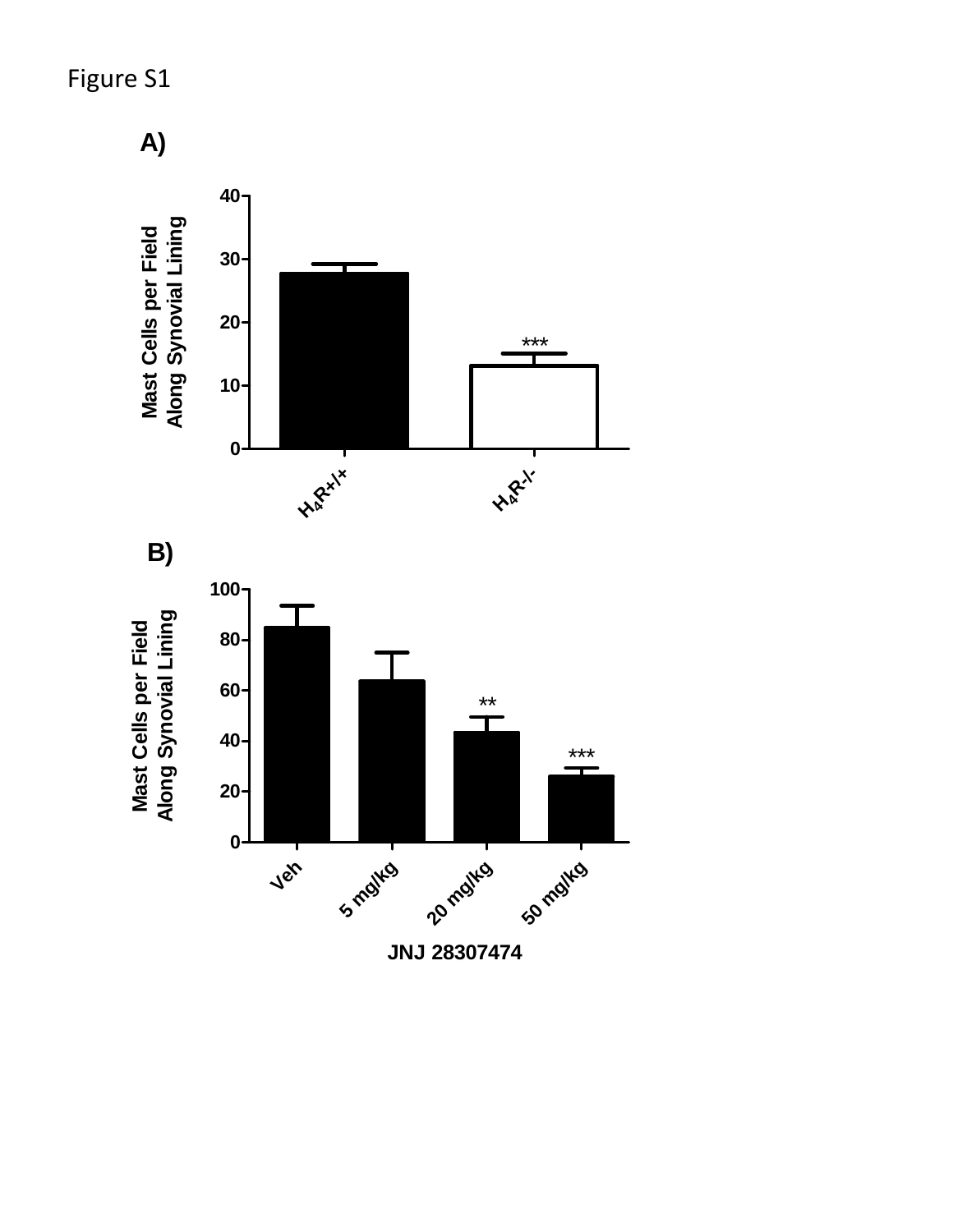Figure S2



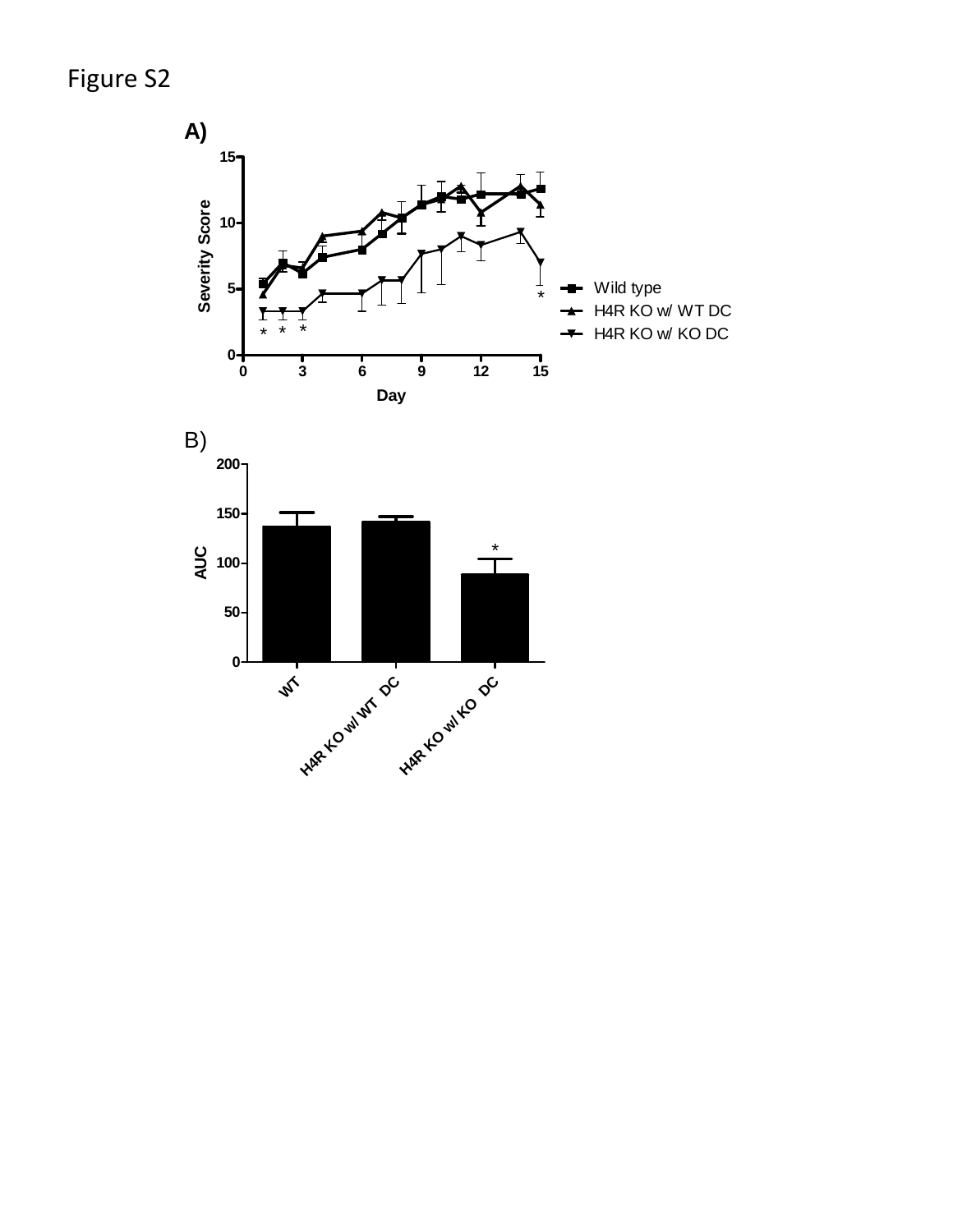Figure S3